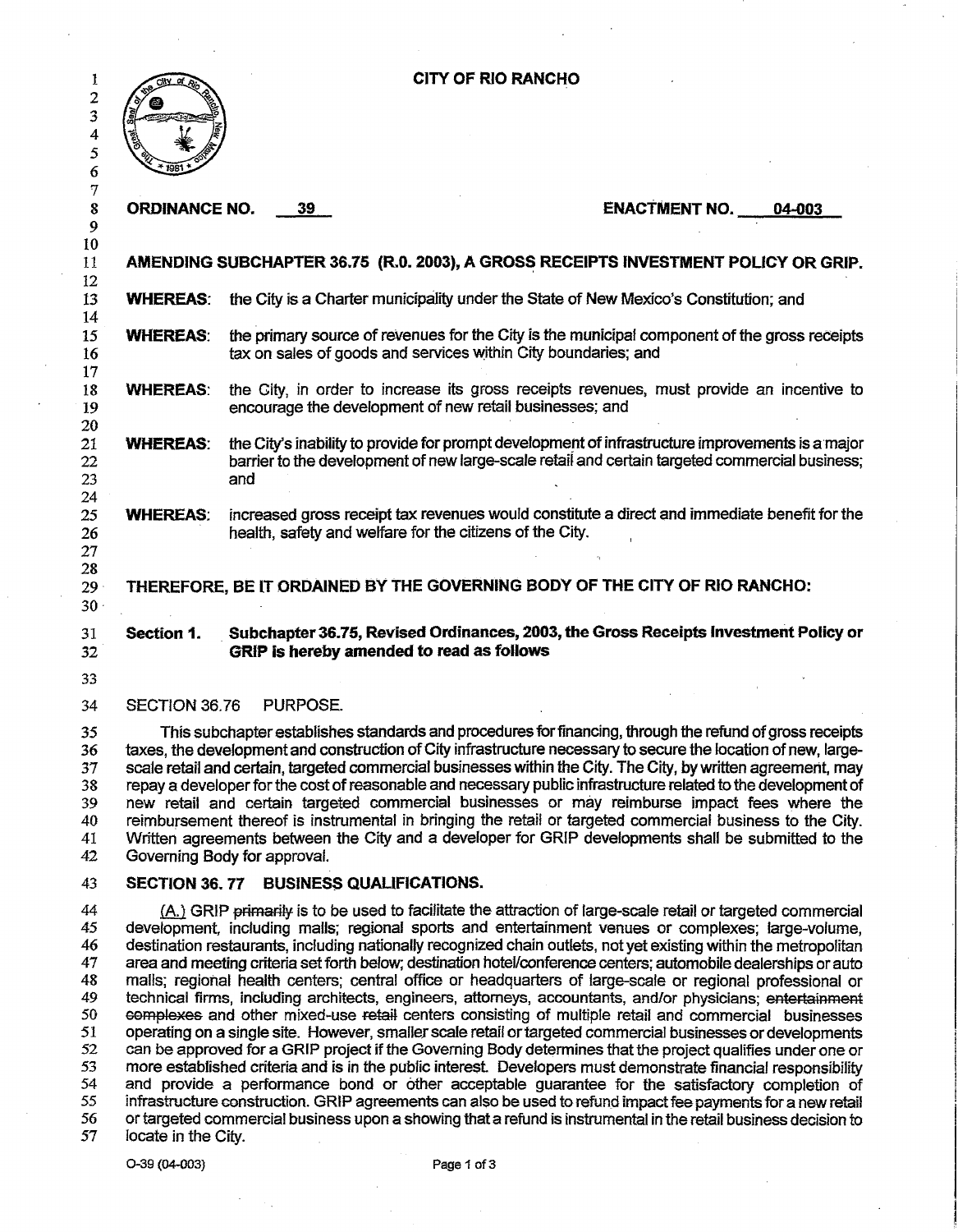1 2 3 4 5 6 7 8 9 10 11 12 13 14 15 16 17 18 19 20 21 22 23 24 25 26 27 28 29 30 31 32 33 34 35 36 37 38 39 40 41 42 43 44 45 46 47 48 49 50 51 52 53 54 55 56 57 58 59 60 61 (8). For a business to qualify under the GRIP, it must demonstrate one or more of the following: (1) The retail or professional services will generate or draw regional customers or customers who reside beyond twenty miles from the municipal boundaries into the City; (2) The sales volume is projected to meet orexceed five million dollars per year after three years of operation; (3) The business is a food service or restaurant with a seating capacity of not less than 200 persons;  $(4)$  The business is a full service hotel of not less than 200 rooms;<br> $(5)$  The business will provide employment for at least fifty employe The business will provide employment for at least fifty employees; (6) The business is a car dealership with estimated minimum annual volume of sales of 600 units; (7) The business represents a substantial expansion of an existing business operation within Rio Rancho, at least doubling existing square footage or increasing retail space by 50,000 square feet, whichever is less. SECTION 36.78 AUTHORIZED PROJECTS. The City is authorized to enter into a GRIP agreement for anyone or more of the following: (A) The acquisition, construction, rehabilitation, construction of additions or making of any improvements to City-owned parking lots; (B) The acquisition, extension, enlargement, repair, or other improvement of or maintenance of storm sewers and other drainage improvements, sanitary sewers, sewage treatment plants or other water utility infrastructure, including but not limited to the acquisition of rights of way and water and water rights, or any combination of the foregoing; (C) The purchase, acquisition, or rehabilitation of fire-fighting equipment or any combination of the foregoing; (D) The reconstruction, extension, resurface, resurfacing maintenance, repair orotherwise improvement of existing alleys, streets, roads, or any combination of the foregoing, or for the construction or acquisition of new alleys, streets, roads, or any combination thereof, inclusive of any acquisition of any rights of way arid public transportation transfer facilities; (E) The purchase, acquisition or clearing of any land, orfor purchase oracquisition and beautification of land for open space; (F) The acquisition, construction, equipping, furnishing, making additions to, renovating, rehabilitating, beautifying, or otherwise improving public parks, public recreational facilities, civic, conference, or convention centers, sports stadiums or arenas, or any combination thereof; (G) The refund of impact fees which provides a specific and direct incentive for location of the retail or commercial business in the City;  $(H)$  The acquisition or construction of any other related public infrastructure that enhances and encourages the location of the new retail or commercial business within the City. SECTION 36.79 PUBLIC HEARING. Prior to the initiation of a GRIP funded project, the Governing Body shall hold a public hearing, in which the developer must present a reasonable estimate of projected gross receipts tax revenues due the City from the planned retail development. The estimated tax revenues must be supported by an independent economic analysis. The purpose of the hearing is to determine if the project qualifies as a project under the GRIP, is in the public interest and justifies a GRIP agreement. SECTION 36.80 REPAYMENT AND SPECIAL FUND. Upon a finding that the proposed GRIP project is qualifies as a project under the GRIP and is in the public interest, the City and developer may enter into an agreement wherein the City shall pay to the developer up to one-half of the City's share of total gross receipts taxes directly attributable to retail sales from the new retail business, less any amount dedicated to other special purposes, received by the City in each year for a specified number of years. Such payments shall not exceed the actual cost expended for the development of the public infrastructure. The collection and pledge of allocated gross receipts tax revenues from the new retail business constitutes a special fund and is the sole and only source pledged or otherwise available for repayment of the GRIP project. The Governing Body shall, by ordinance, approve the agreement providing for the contingent liability of the GRIP project payments prior to the agreement becoming effective. SECTION 36.81 EXPEDITED PERMIT PROCEDURES. The City Development Department shall provide for the expedited review of all permits and approvals necessary for both the construction of the new retail business and associated GRIP developments. Prior payment of all fees and receipt of all relevant building permits are prerequisites to eligibility for reimbursement under GRIP. 0-39 (04-003) Page 2 of 3